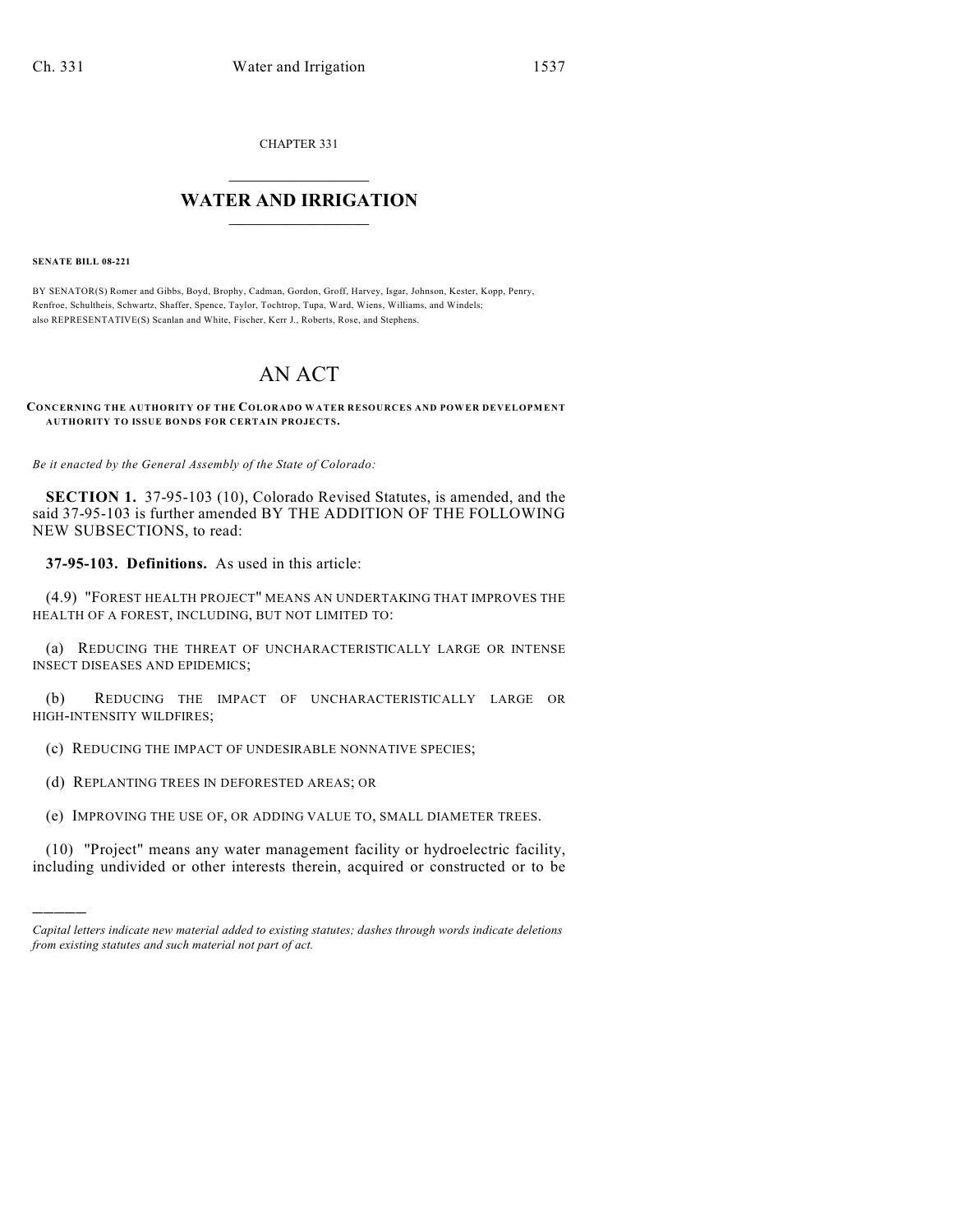1538 Water and Irrigation Ch. 331

acquired or constructed by the authority under this article, including all buildings and facilities which THAT the authority deems necessary for the operation of the project, together with all property rights, water rights, easements, and interests, including gathering, storage, treatment, and transmission facilities, unless adequate transmission capacity is available from any existing public utility, which may be required for such operation. "Project" ALSO includes any water management facility, or hydroelectric facility, OR WATERSHED PROTECTION PROJECTS AND FOREST HEALTH PROJECTS financed in whole or in part by the authority.

(15) "WATERSHED PROTECTION PROJECT" MEANS AN UNDERTAKING TO IMPROVE OR PROTECT A DOMESTIC OR AGRICULTURAL SUPPLY WATERSHED, INCLUDING, BUT NOT LIMITED TO, ACTIVITIES TO ACHIEVE FIRE PREVENTION OR WILDFIRE HAZARD REDUCTION OR POST-FIRE REMEDIATION, SOIL STABILIZATION, WATER SUPPLY CONTINUANCE, OR WATER QUALITY MAINTENANCE OR IMPROVEMENT WITHIN THE WATERSHED. A WATERSHED PROTECTION PROJECT DOES NOT INCLUDE UNDERTAKINGS WHERE THE PURPOSE IS TO MATERIALLY INCREASE WATER QUANTITY.

**SECTION 2.** Article 95 of title 37, Colorado Revised Statutes, is amended BY THE ADDITION OF A NEW SECTION to read:

**37-95-112.5. Watershed protection and forest health projects - repeal.** (1) THE AUTHORITY IS HEREBY AUTHORIZED TO ISSUE BONDS, IN AN AMOUNT NOT TO EXCEED FIFTY MILLION DOLLARS, FOR THE PURPOSES OF FUNDING WATERSHED PROTECTION PROJECTS AND FOREST HEALTH PROJECTS OF GOVERNMENTAL **AGENCIES** 

(2) THE AUTHORITY MAY MAKE AND CONTRACT TO MAKE LOANS WITH THE PROCEEDS OF THE BONDS AUTHORIZED BY THIS SECTION TO GOVERNMENTAL AGENCIES PURSUANT TO THIS SECTION TO FINANCE THE COST OF WATERSHED PROTECTION PROJECTS AND FOREST HEALTH PROJECTS PROVIDED THAT THE AUTHORITY OR THE GOVERNMENTAL AGENCY HAS ENTERED INTO AN AGREEMENT WITH THE COLORADO CLEAN ENERGY DEVELOPMENT AUTHORITY OR THE COLORADO STATE FOREST SERVICE WITH RESPECT TO THE APPLICATION OF PROCEEDS OF SUCH BONDS. THE AUTHORITY MAY MAKE THE LOANS SUBJECT TO TERMS AND CONDITIONS THAT ARE DETERMINED BY THE AUTHORITY TO BE CONSISTENT WITH THE PURPOSES OF THE LOANS. THE LOANS SHALL BE EVIDENCED BY NOTES, BONDS, OR OTHER OBLIGATIONS OF THE GOVERNMENTAL AGENCY THAT ARE ISSUED TO THE AUTHORITY, AND THE GOVERNMENTAL AGENCIES ARE AUTHORIZED TO ISSUE SUCH NOTES, BONDS, OR OTHER OBLIGATIONS FOR SUCH PURPOSES. ALL NOTES, BONDS, OR OTHER OBLIGATIONS EVIDENCING A LOAN FROM THE AUTHORITY MAY BE SOLD AT A PRIVATE SALE TO THE AUTHORITY AT ANY PRICE, WHETHER OR NOT LESS THAN PAR VALUE. THE DENOMINATIONS, TIMES FOR PAYMENT OF PRINCIPAL AND INTEREST, AND PROVISIONS FOR REDEMPTION PRIOR TO MATURITY OF SUCH BONDS, NOTES, OR OTHER OBLIGATIONS SHALL BE AS THE AUTHORITY AND THE GOVERNMENTAL AGENCY AGREE. EACH LOAN TO A GOVERNMENTAL AGENCY AND THE NOTES, BONDS, OR OTHER OBLIGATIONS ISSUED TO EVIDENCE THE SAME SHALL BEAR INTEREST AT THE RATE OR RATES AND HAVE THE MATURITIES AS THE AUTHORITY AND THE GOVERNMENTAL AGENCY AGREE. THE AUTHORITY MAY CHARGE AND COLLECT FROM GOVERNMENTAL AGENCIES FEES AND CHARGES IN CONNECTION WITH THE LOANS OR OTHER SERVICES FROM THE AUTHORITY,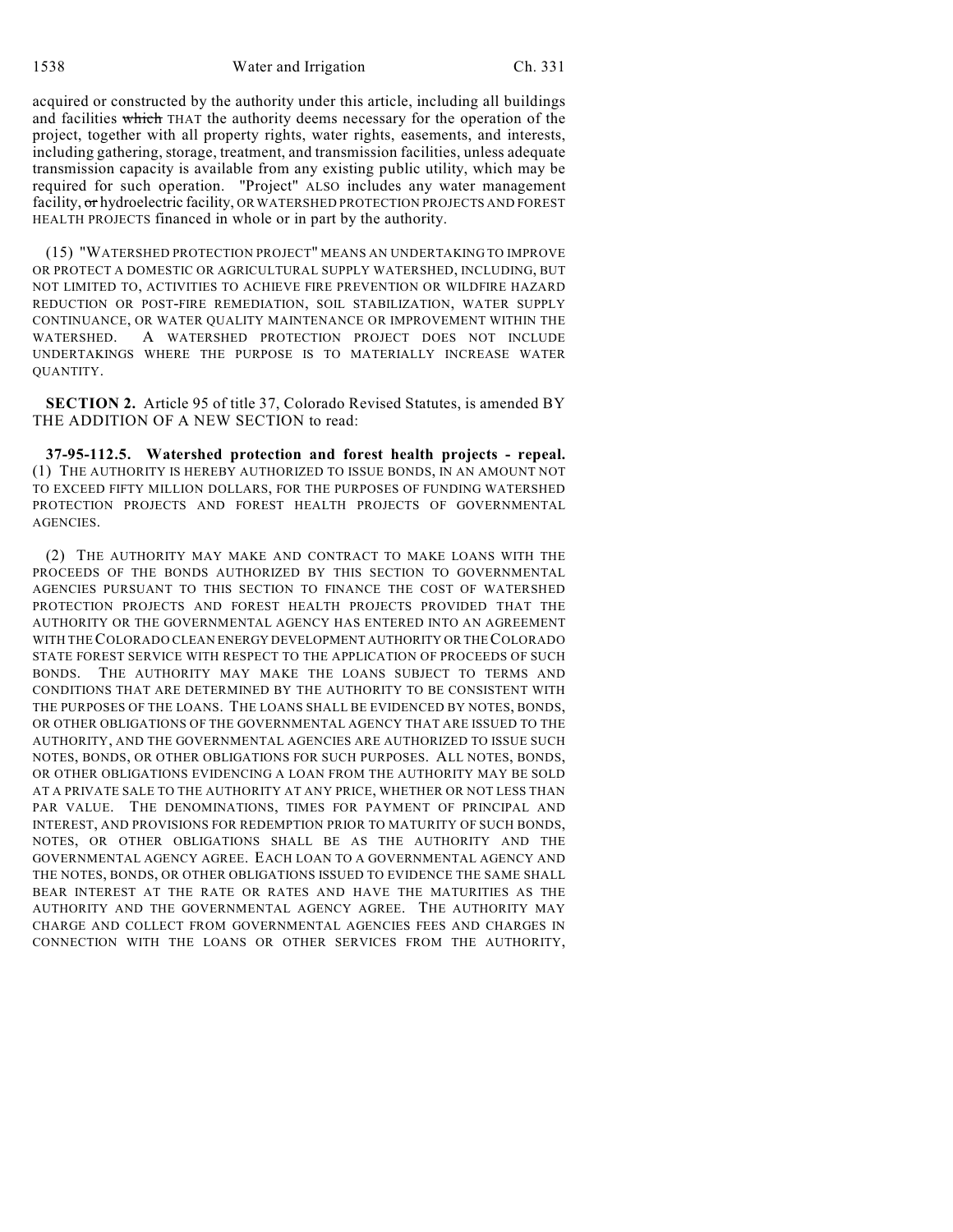INCLUDING, BUT NOT LIMITED TO, FEES AND CHARGES SUFFICIENT TO REIMBURSE THE AUTHORITY FOR ALL REASONABLE COSTS THAT IT NECESSARILY INCURRED IN PROVIDING SUCH LOANS. ALL WATERSHED PROTECTION PROJECTS AND FOREST HEALTH PROJECTS FUNDED WITH MONEYS MADE AVAILABLE PURSUANT TO THIS SECTION SHALL COMPLY WITH ALL APPLICABLE FEDERAL AND STATE LAWS, SUCH AS BEST MANAGEMENT PRACTICES FOR WATER QUALITY ESTABLISHED BY THE COLORADO STATE FOREST SERVICE PURSUANT TO SECTION 24-33-201, C.R.S.

(3) GOVERNMENTAL AGENCIES PARTICIPATING IN WATERSHED PROTECTION PROJECTS AND FOREST HEALTH PROJECTS SHALL SPECIFY HOW THE MONEYS MADE AVAILABLE PURSUANT TO FINANCING BY THE AUTHORITY ARE TO BE ALLOCATED IN A MEMORANDUM OF UNDERSTANDING WITH THE AUTHORITY, SUBJECT TO THE FOLLOWING LIMITATIONS:

(a) UP TO TWENTY PERCENT OF THE PROCEEDS OF BONDS ISSUED BY THE AUTHORITY MAY BE DISTRIBUTED TO THE COLORADO CLEAN ENERGY DEVELOPMENT AUTHORITY, CREATED PURSUANT TO SECTION 40-9.7-104, C.R.S., FOR WATERSHED PROTECTION PROJECTS AND FOREST HEALTH PROJECTS, INCLUDING THE ESTABLISHMENT OF INCENTIVES FOR USE OF BEETLE-INFESTED LUMBER.

(b) THE REMAINING PROCEEDS SHALL BE APPLIED TO WATERSHED PROTECTION PROJECTS AND FOREST HEALTH PROJECTS IDENTIFIED, IN CONSULTATION WITH THE GOVERNMENTAL AGENCIES PARTICIPATING IN SUCH PROJECTS, BY THE COLORADO STATE FOREST SERVICE PURSUANT TO SECTION 23-31-311, C.R.S.

(4) FOR PURPOSES OF THIS SECTION, "GOVERNMENTAL AGENCIES" MEANS:

(a) ANY POLITICAL SUBDIVISION OF THE STATE, INCLUDING, BUT NOT LIMITED TO, CITIES, COUNTIES, CITIES AND COUNTIES, MUNICIPALITIES, WATER CONSERVATION DISTRICTS, WATER CONSERVANCY DISTRICTS, SPECIAL DISTRICTS, WATER AUTHORITIES, GOVERNMENT-OWNED PUBLIC UTILITIES, AND STATE AGENCIES;

(b) THE UNITED STATES AND ANY AGENCY THEREOF, INCLUDING THE UNITED STATES FOREST SERVICE AND THE BUREAU OF LAND MANAGEMENT; AND

(c) ANY ENTERPRISE, ENTITY, AGENCY, COMMISSION, OR AUTHORITY ESTABLISHED BY A GOVERNMENTAL AGENCY, INCLUDING, WITHOUT LIMITATION, THOSE ESTABLISHED PURSUANT TO AN INTERSTATE COMPACT OR OTHER INTERGOVERNMENTAL COMPACT OR AGREEMENT.

(5) THIS SECTION IS REPEALED, EFFECTIVE JULY 1, 2013. SUCH REPEAL SHALL NOT NULLIFY, ABROGATE, ALTER, OR OTHERWISE AFFECT ANY EXTANT OBLIGATIONS UNDER THIS ARTICLE AT THE TIME OF THE REPEAL.

**SECTION 3.** 37-95-113, Colorado Revised Statutes, is RECREATED AND REENACTED, WITH AMENDMENTS, to read:

**37-95-113. Debt service reserve funds for watershed protection projects and forest health projects.** (1) IN ADDITION TO ANY OTHER FUNDS IT MAY ESTABLISH, THE BOARD MAY, BY RESOLUTION, ESTABLISH ONE OR MORE SPECIAL FUNDS PURSUANT TO THIS SECTION, REFERRED TO IN THIS SECTION AS "DEBT SERVICE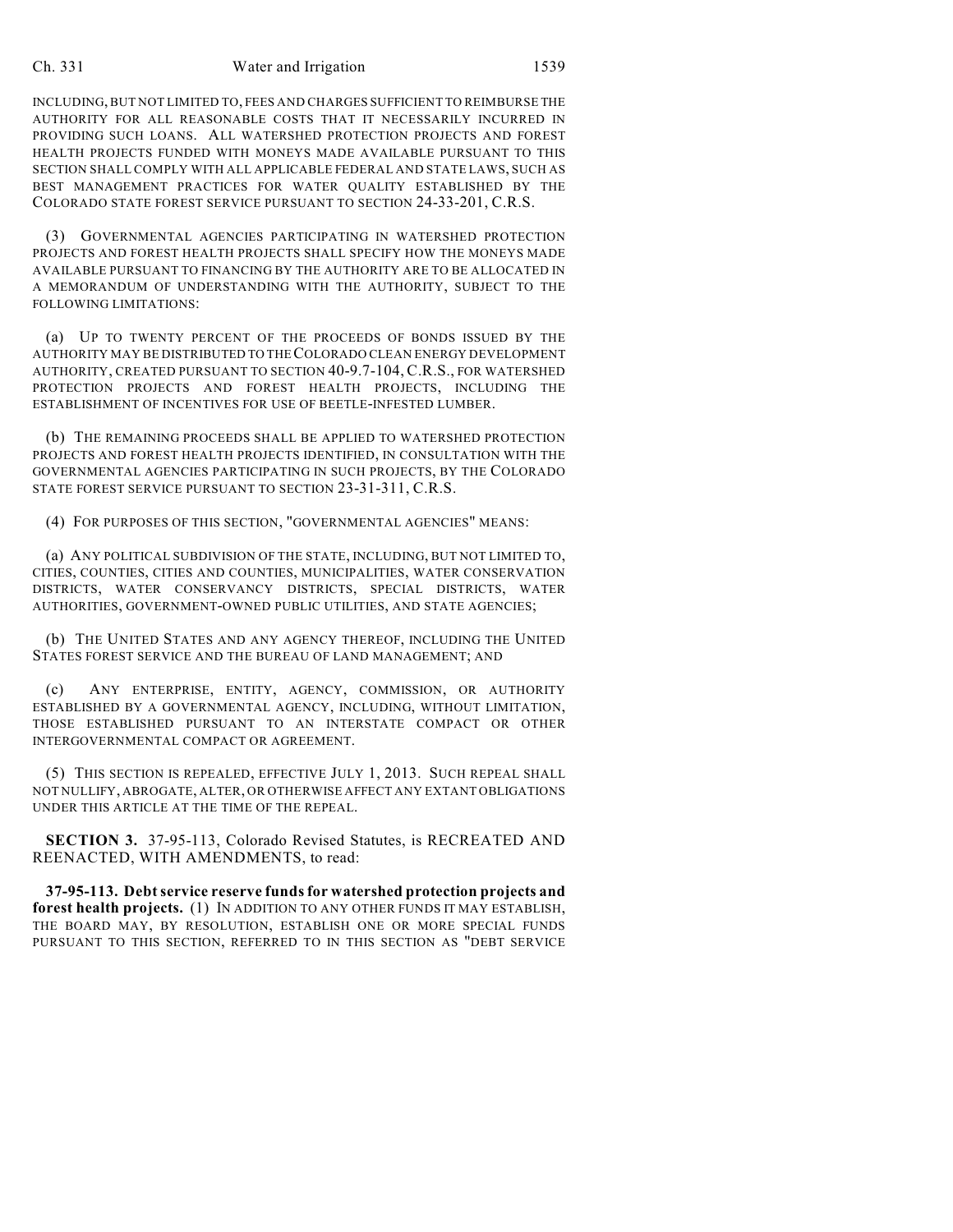RESERVE FUNDS", FOR BONDS ISSUED TO FINANCE WATERSHED PROTECTION PROJECTS AND FOREST HEALTH PROJECTS PURSUANT TO SECTION 37-95-112.5, AND MAY PAY INTO SUCH DEBT SERVICE RESERVE FUNDS:

(a) ANY MONEYS APPROPRIATED AND MADE AVAILABLE BY THE STATE FOR THE PURPOSES OF SUCH DEBT SERVICE RESERVE FUNDS;

(b) ANY PROCEEDS FROM THE SALE OF BONDS TO THE EXTENT PROVIDED IN THE RESOLUTIONS OF THE BOARD AUTHORIZING THE ISSUANCE THEREOF; AND

(c) ANY MONEYS THAT MAY BE MADE AVAILABLE TO THE AUTHORITY FROM ANY OTHER SOURCES FOR THE PURPOSES OF SUCH DEBT SERVICE RESERVE FUNDS.

(2) SO LONG AS THERE ARE BONDS OUTSTANDING SECURED BY A DEBT SERVICE RESERVE FUND CREATED BY THIS SECTION, ALL MONEYS HELD IN ANY DEBT SERVICE RESERVE FUND, EXCEPT AS OTHERWISE REQUIRED IN THIS SECTION, SHALL BE USED SOLELY FOR THE PAYMENT OF THE PRINCIPAL OF THE BONDS OR OF THE SINKING FUND PAYMENTS REFERRED TO IN THIS SECTION WITH RESPECT TO SUCH BONDS, THE PURCHASE OR REDEMPTION OF SUCH BONDS, THE PAYMENT OF INTEREST ON SUCH BONDS, OR THE PAYMENT OF ANY REDEMPTION PREMIUM REQUIRED TO BE PAID WHEN SUCH BONDS ARE REDEEMED PRIOR TO MATURITY; EXCEPT THAT MONEYS IN ANY SUCH FUND SHALL NOT BE WITHDRAWN AT ANY TIME IN SUCH AMOUNT AS WOULD REDUCE SUCH FUND TO LESS THAN THE DEBT SERVICE RESERVE FUND REQUIREMENT, EXCEPT FOR THE PURPOSE OF MAKING, WITH RESPECT TO SUCH BONDS, PRINCIPAL, INTEREST, REDEMPTION PREMIUM, AND SINKING FUND PAYMENTS FOR THE PAYMENT OF WHICH OTHER MONEYS OF THE AUTHORITY ARE NOT AVAILABLE. SO LONG AS THERE ARE NO BONDS ISSUED AND OUTSTANDING SECURED BY A DEBT SERVICE RESERVE FUND CREATED BY THIS SECTION, THE AMOUNTS ON DEPOSIT IN SUCH DEBT SERVICE RESERVE FUND SHALL BE USED FOR WATERSHED PROTECTION PROJECTS AND FOREST HEALTH PROJECTS FUNDED PURSUANT TO SECTION 37-95-112.5.

(3) ANY INCOME OR INTEREST EARNED BY, OR INCREMENT TO, ANY DEBT SERVICE RESERVE FUND DUE TO THE INVESTMENT THEREOF MAY BE TRANSFERRED TO OTHER FUNDS OR ACCOUNTS OF THE AUTHORITY TO THE EXTENT IT DOES NOT REDUCE THE AMOUNT OF SUCH DEBT SERVICE RESERVE FUND BELOW THE DEBT SERVICE RESERVE FUND REQUIREMENT.

(4) THE AUTHORITY MAY PROVIDE BY RESOLUTION FOR THE ESTABLISHMENT OF A DEBT SERVICE RESERVE FUND REQUIREMENT FOR ANY DEBT SERVICE RESERVE FUND ESTABLISHED PURSUANT TO THIS SECTION.

(5) THE CHAIR OF THE AUTHORITY SHALL, ON OR BEFORE JANUARY 1 OF EACH YEAR, MAKE AND DELIVER TO THE GOVERNOR A CERTIFICATE, STATING THE SUM, IF ANY, REQUIRED TO RESTORE EACH DEBT SERVICE RESERVE FUND TO THE DEBT SERVICE RESERVE FUND REQUIREMENT. THE GOVERNOR MAY TRANSMIT TO THE GENERAL ASSEMBLY A REQUEST FOR THE AMOUNT, IF ANY, REQUIRED TO RESTORE EACH DEBT SERVICE RESERVE FUND TO THE DEBT SERVICE RESERVE FUND REQUIREMENT. THE GENERAL ASSEMBLY MAY, BUT SHALL NOT BE REQUIRED TO, MAKE ANY SUCH APPROPRIATIONS SO REQUESTED. ALL SUMS APPROPRIATED AND PAID BY THE GENERAL ASSEMBLY FOR SUCH RESTORATION SHALL BE DEPOSITED BY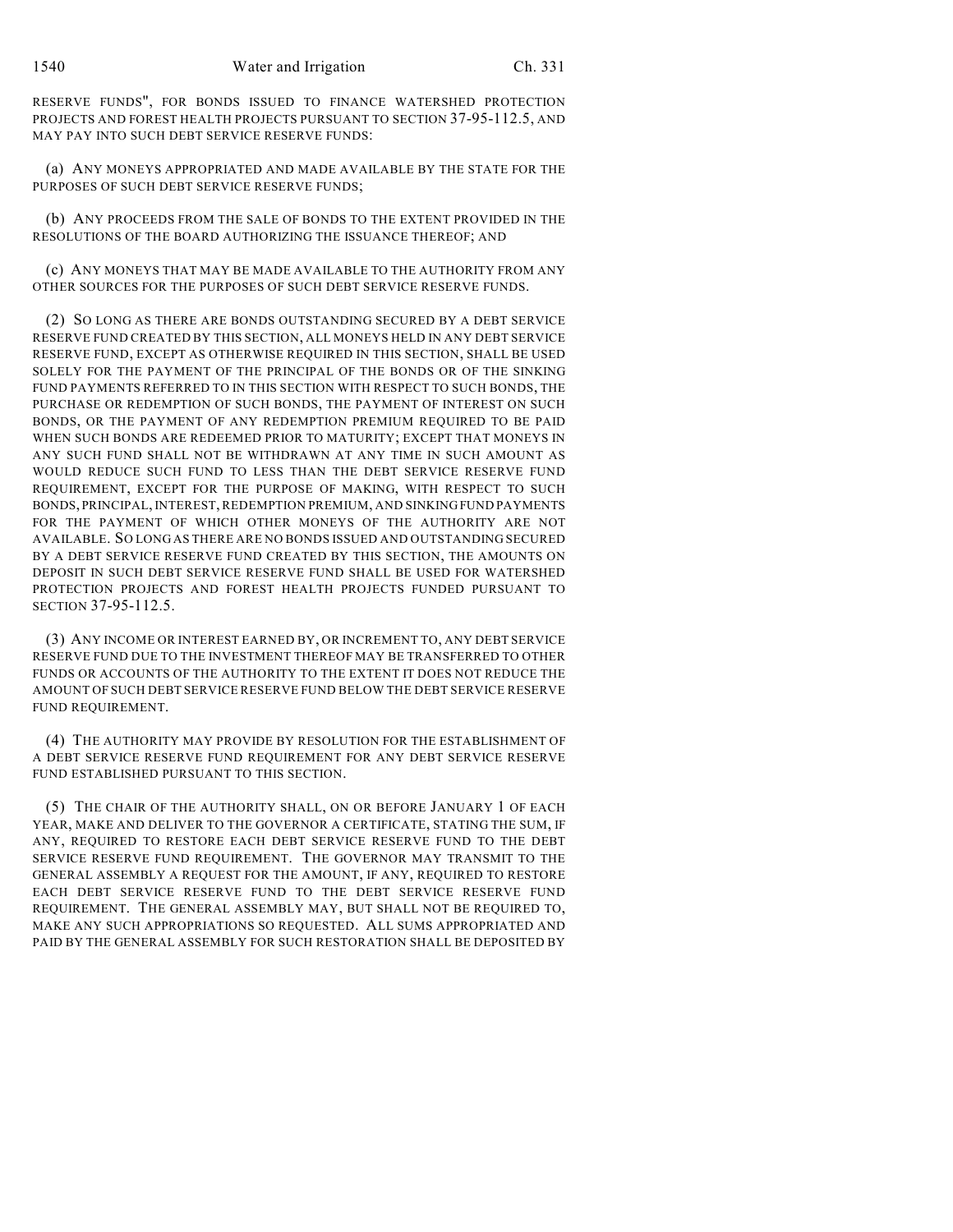## Ch. 331 Water and Irrigation 1541

THE AUTHORITY IN EACH SUCH DEBT SERVICE RESERVE FUND. IF, IN ITS SOLE DISCRETION, THE GENERAL ASSEMBLY APPROPRIATES ANY MONEYS FOR SUCH PURPOSE, THE AGGREGATE OUTSTANDING PRINCIPAL AMOUNT OF BONDS FOR WHICH MONEYS MAY BE APPROPRIATED SHALL NOT EXCEED FIFTY MILLION DOLLARS. NOTHING IN THIS SECTION SHALL CREATE OR CONSTITUTE A DEBT OR LIABILITY OF THE STATE.

(6) ANY MONEYS APPROPRIATED BY THE GENERAL ASSEMBLY FOR THE PURPOSES OF ANY OF THE DEBT SERVICE RESERVE FUNDS ESTABLISHED PURSUANT TO THIS SECTION SHALL NOT REVERT TO THE GENERAL FUND OF THE STATE AT THE END OF ANY FISCAL YEAR.

(7) IF, BY VIRTUE OF A DECISION OF THE COLORADO SUPREME COURT OR ANY FEDERAL COURT, PORTIONS OF THIS ARTICLE ARE HELD UNCONSTITUTIONAL AND THE AUTHORITY IS THEREBY RENDERED INCAPABLE OF PERFORMING ALL OF THE PURPOSES FOR WHICH IT IS HEREBY CREATED, THEN, SUBJECT TO THE PROVISIONS OF SECTION 37-95-114, ANY MONEYS APPROPRIATED BY THE GENERAL ASSEMBLY FOR THE PURPOSES OF ANY OF THE DEBT SERVICE RESERVE FUNDS ESTABLISHED BY THE AUTHORITY REMAINING ON DEPOSIT THEREIN SHALL BE TRANSFERRED TO THE COLORADO WATER CONSERVATION BOARD CONSTRUCTION FUND ESTABLISHED PURSUANT TO SECTION 37-60-121, SUCH TRANSFER TO TAKE EFFECT ON THE DAY AFTER SUCH DECISION BECOMES FINAL AND NO LONGER APPEALABLE.

**SECTION 4.** 40-9.7-103 (5) (b) and (10) (a), Colorado Revised Statutes, are amended, and the said 40-9.7-103 is further amended BY THE ADDITION OF THE FOLLOWING NEW SUBSECTIONS, to read:

**40-9.7-103. Definitions.** As used in this article, unless the context otherwise requires:

(5) "Clean energy" means any of the following fuels that are themselves manufactured or synthesized and energy derived from any of the following:

(b) Biomass resources such as biogas, agricultural or animal waste, small diameter timber OR ANY TIMBER HARVESTED PURSUANT TO A WATERSHED PROTECTION PROJECT OR FOREST HEALTH PROJECT, salt cedar, other nonnative invasive phreatophyte vegetation removed from river basins or watersheds in Colorado, landfill gas, and anaerobically digested waste biomass; except that biomass resources do not include energy generated by use of fossil fuel;

(7.5) "FOREST HEALTH PROJECT" HAS THE MEANING SET FORTH IN SECTION 37-95-103, C.R.S.

(10) (a) "Project" means real property including land and buildings or other improvements, personal or intangible property, and any undivided or fractional interest, including a use interest, in real, personal, or intangible property, whether in or outside the state, whether or not in existence, used or to be used for, or in connection with, the following:

(I) The production of clean energy;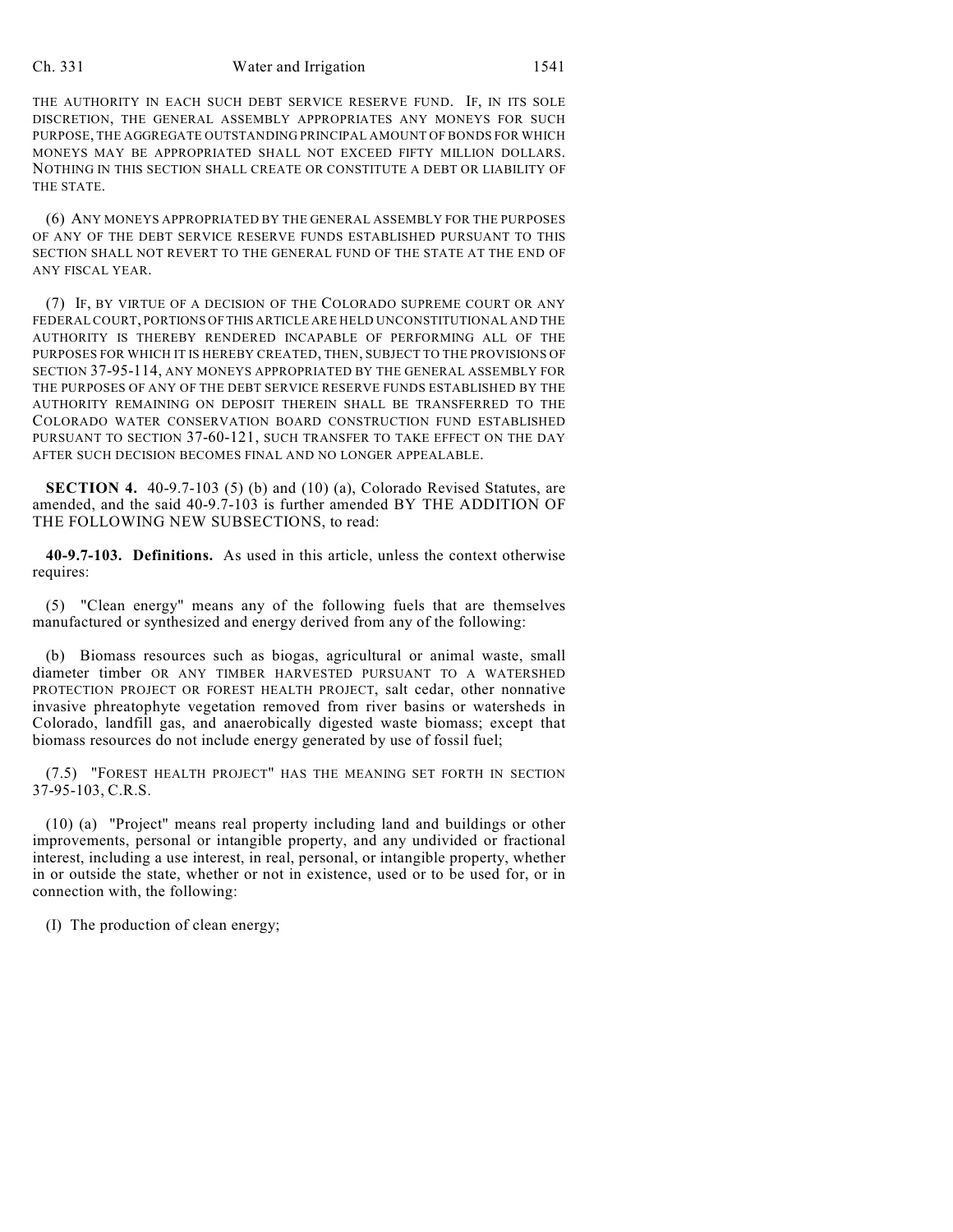(II) The transportation of clean energy by any means, including by pipeline, container, rail, or truck;

(III) The transmission of clean energy by any means;

(IV) The storage of clean energy;  $\sigma$ r

(V) The manufacturing of major equipment or components needed to produce clean energy; OR

(VI) PRODUCTS PRODUCED FROM A WATERSHED PROTECTION PROJECT OR FOREST HEALTH PROJECT.

(17) "WATERSHED PROTECTION PROJECT" HAS THE MEANING SET FORTH IN SECTION 37-95-103, C.R.S.

**SECTION 5.** 40-9.7-107, Colorado Revised Statutes, is amended BY THE ADDITION OF A NEW SUBSECTION to read:

**40-9.7-107. Bonds.** (9) THE AUTHORITY SHALL APPLY MONEYS RECEIVED PURSUANT TO SECTION 37-95-112.5, C.R.S., TO REPAY WATERSHED PROTECTION PROJECT AND FOREST HEALTH PROJECT BONDS. ANY MONEYS NOT REQUIRED FOR BOND PAYMENT SHALL BE USED TO ESTABLISH FINANCIAL INCENTIVES FOR USE OF TIMBER CUT AS PART OF A WATERSHED PROTECTION PROJECT OR FOREST HEALTH PROJECT FUNDED BY THE COLORADO WATER RESOURCES AND POWER DEVELOPMENT **AUTHORITY** 

**SECTION 6.** Part 3 of article 31 of title 23, Colorado Revised Statutes, is amended BY THE ADDITION OF A NEW SECTION to read:

**23-31-311. Watershed protection projects and forest health projects.** (1) THE COLORADO STATE FOREST SERVICE, REPRESENTING THE STATE OF COLORADO, SHALL, IN CONSULTATION WITH THE GOVERNMENTAL AGENCIES PARTICIPATING IN SUCH PROJECTS, IDENTIFY WATERSHED PROTECTION PROJECTS AND FOREST HEALTH PROJECTS THAT WILL USE MONEYS RECEIVED PURSUANT TO SECTION 37-95-112.5, C.R.S., INCLUDING, BUT NOT LIMITED TO, THE HARVESTING OF TREES INFESTED WITH BEETLES.

(2) THE COLORADO STATE FOREST SERVICE SHALL COLLABORATE WITH WATER PROVIDERS; FEDERAL, STATE, AND LOCAL GOVERNMENTS; EDUCATIONAL INSTITUTIONS; LANDOWNERS; AND OTHER INTERESTED PUBLIC AND PRIVATE ENTITIES TO RECOMMEND THE USE OF MONEYS MADE AVAILABLE PURSUANT TO SECTION 37-95-112.5, C.R.S. THIS PROCESS SHALL CONSIDER:

(a) AREAS THAT HAVE THE HIGHEST PRIORITY FOR ECOLOGICAL OR WILDFIRE HAZARD REDUCTION RESTORATION;

(b) AREAS THAT HAVE BEEN PRIORITIZED FOR TREATMENT BY A LOCAL OR REGIONAL FOREST COLLABORATIVE PROCESS OR THROUGH A COMPARABLE STAKEHOLDER PROCESS; OR